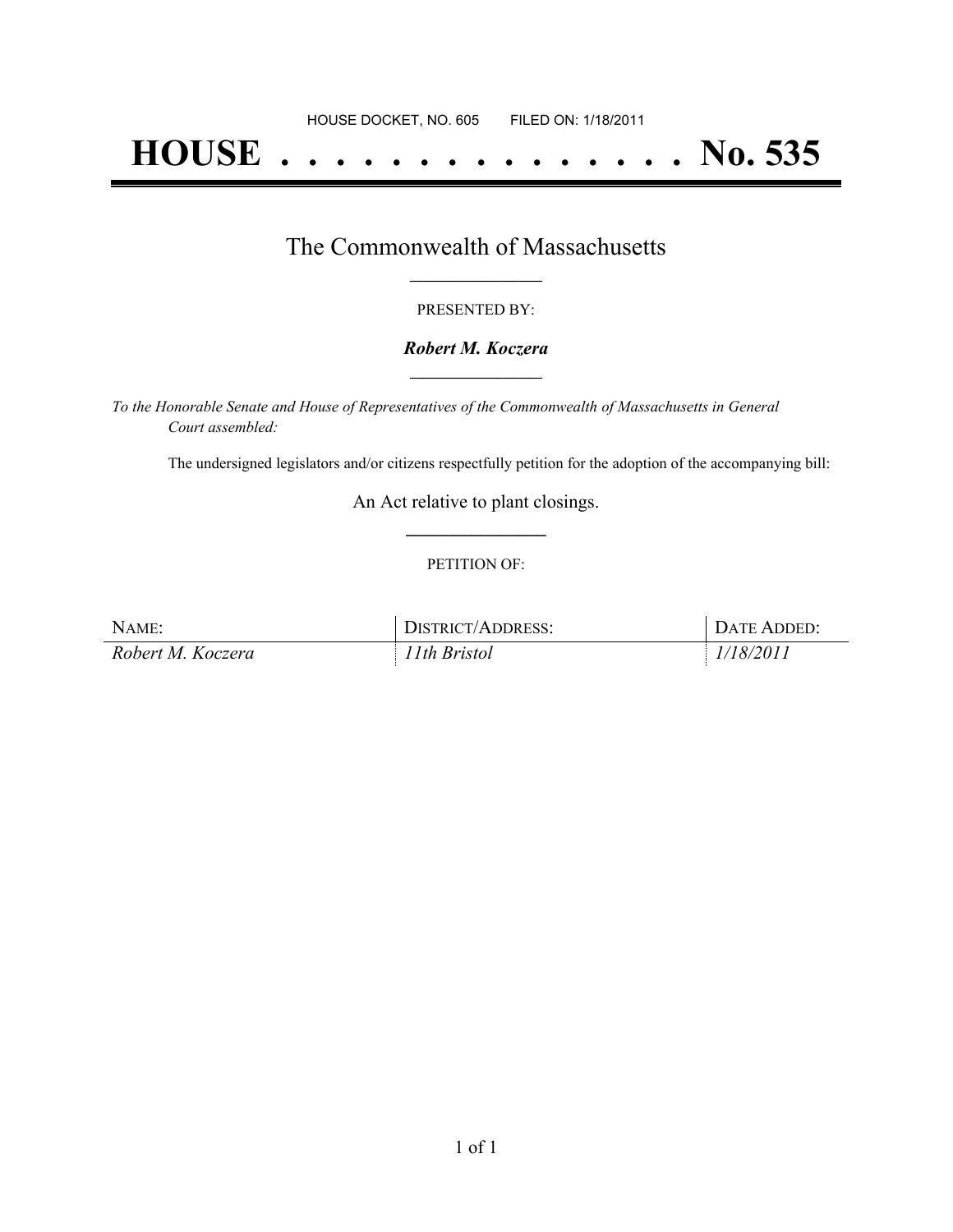## **HOUSE . . . . . . . . . . . . . . . No. 535**

By Mr. Koczera of New Bedford, a petition (accompanied by bill, House, No. 535) of Robert M. Koczera relative to certain payments to employees upon plant closings. Labor and Workforce Development.

### [SIMILAR MATTER FILED IN PREVIOUS SESSION SEE HOUSE, NO. *1817* OF 2009-2010.]

## The Commonwealth of Massachusetts

**\_\_\_\_\_\_\_\_\_\_\_\_\_\_\_ In the Year Two Thousand Eleven \_\_\_\_\_\_\_\_\_\_\_\_\_\_\_**

An Act relative to plant closings.

Be it enacted by the Senate and House of Representatives in General Court assembled, and by the authority *of the same, as follows:*

|  |  |  |  |  | SECTION 1. Section 183 and 184 of Chapter 149 of the General laws, as appearing in |  |  |
|--|--|--|--|--|------------------------------------------------------------------------------------|--|--|
|--|--|--|--|--|------------------------------------------------------------------------------------|--|--|

- 2 the 2000 Official Edition, are hereby repealed.
- 3 SECTION 2. Chapter 149 of the General Laws, as appearing in the 2000 Official

4 Edition, is further amended by inserting after section 186 the following:--

5 Section 187. Plant Closings.

6 As used in this section, the following words shall have the following meanings:--

7 "Covered establishment" means any industrial or commercial or health care facility or

8 part thereof which employs or has employed at any time in the receding 12- month period 100 or

9 more persons.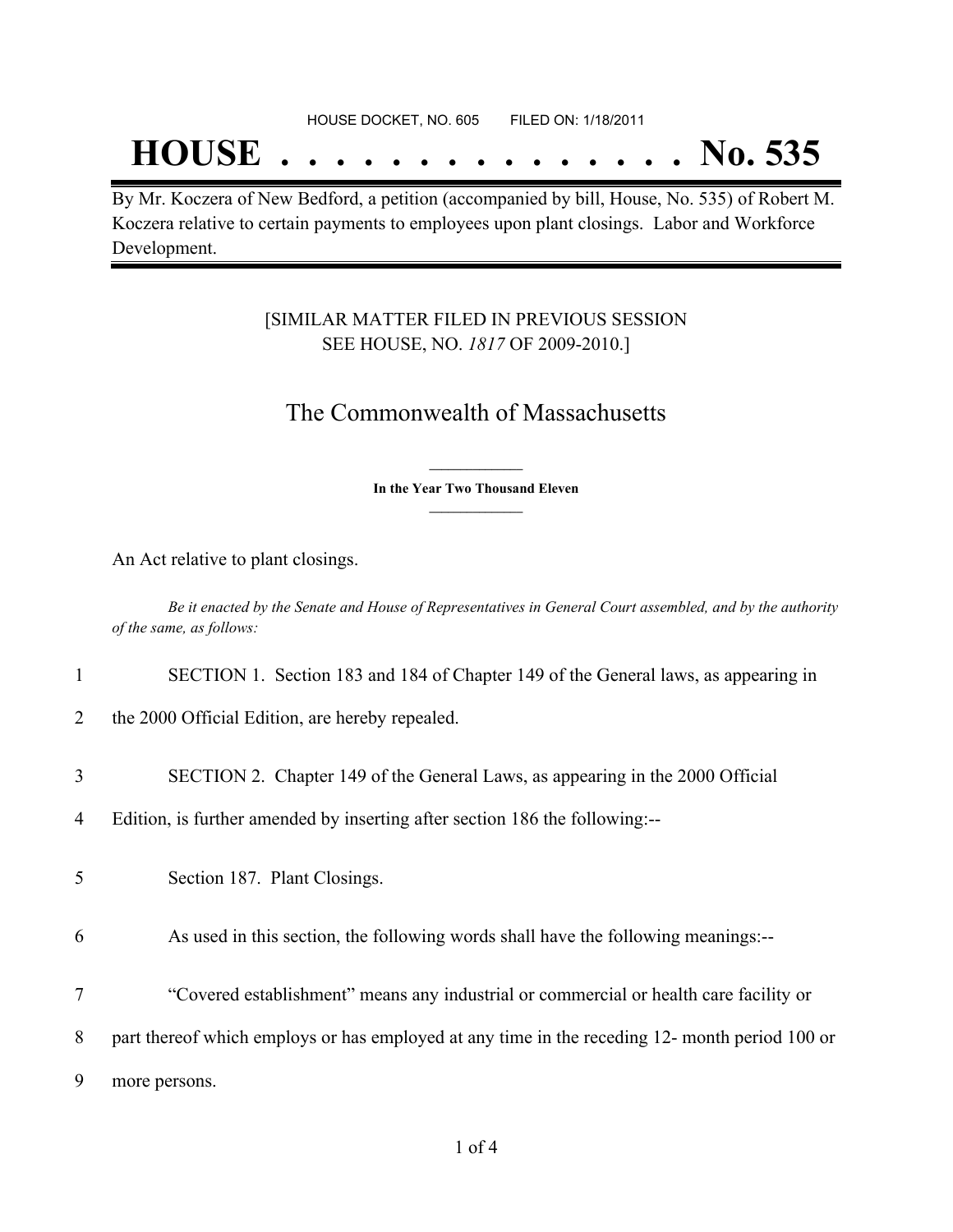"Employer" means any person who directly or indirectly owns and operates a covered establishment. For purposes of this definition, a parent corporation is considered the indirect owner and operator of any covered establishment that is directly owned and operated by its corporate subsidiary.

 "Physical calamity" means, but shall not be limited to, any calamity such as fire, flood or other natural disaster, including adjudicated bankruptcy.

 "Relocation" means the removal of all or substantially all of industrial or commercial or health care operations in a covered establishment to a new location, with in or without the Commonwealth of Massachusetts, 100 or more miles distant from it original location.

 b.) Any employer who relocates or terminates a covered establishment shall be liable to his, her or its employees for severance payments at a rate of no less than one week's pay for each year of employment by the employee in that establishment, notwithstanding any express contract which provides for such payment in the event of termination of employment in excess of that provided by this section. The severance pay to eligible employees shall be in addition to any final wage payment to the employee and shall be paid within one regular pay period after the employee's last full day of work, notwithstanding any other provisions of law.

 c.)There shall be no liability for severance pay to an eligible employee if: (1) relocation or termination of a covered establishment is necessitated by a physical calamity (2) that employee accepts employment at the new location; or (3) that employee has been employed by the employer for less than three years.

 d.) Any employer who violates the provisions of this section of this section shall be liable to the employee or employees affected in the amount of their unpaid severance pay. Action to

of 4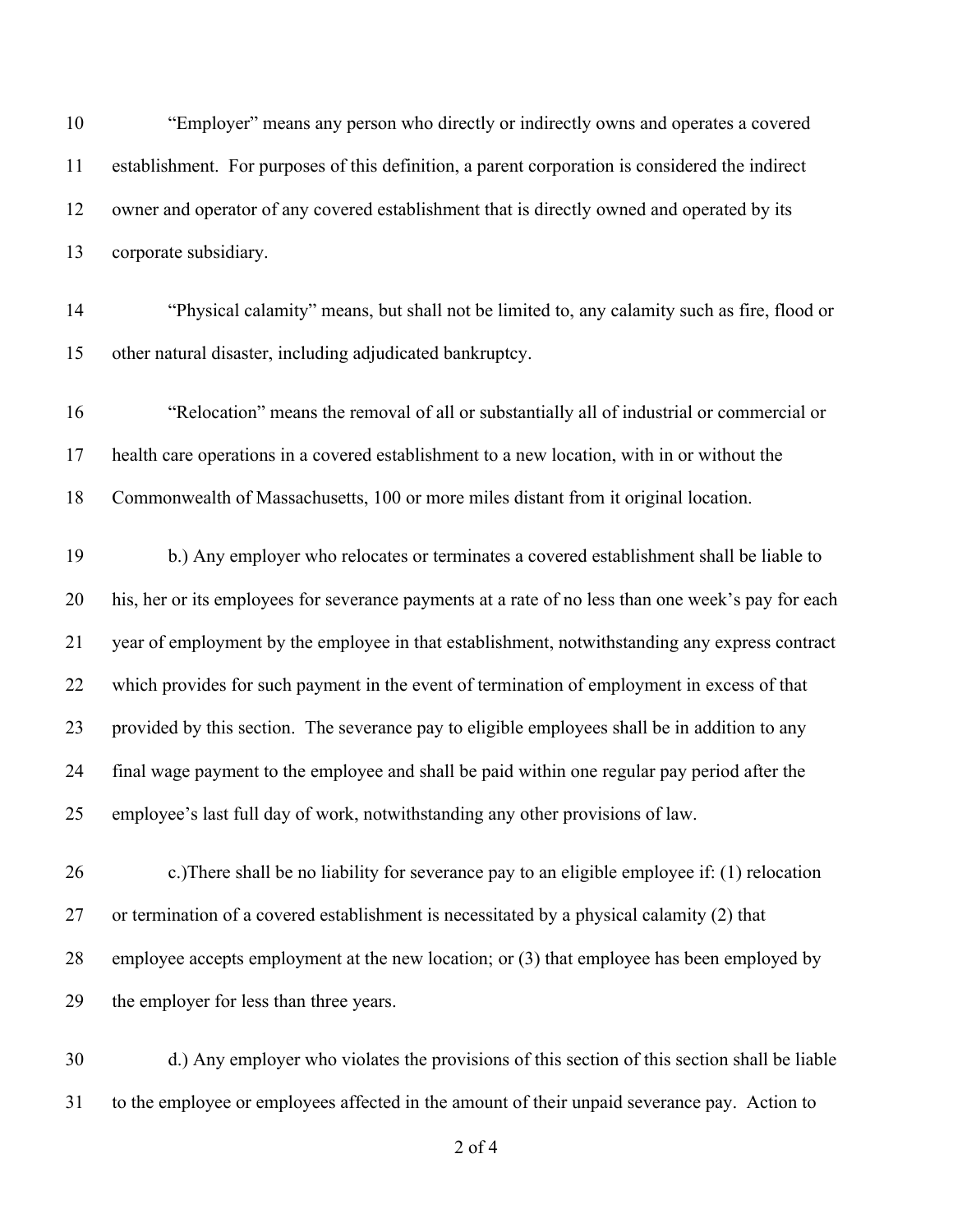recover the liability may be maintained against any employer in any state or federal court of competent jurisdiction by any one or more employees for and on behalf or himself or themselves and any other employees similarly situated. Any labor organization may also maintain an action on behalf of its members. The court in such action shall, in addition to any judgment awarded to the plaintiff or plaintiffs, allow a reasonable attorney's fee to be paid by defendant and costs of the action.

 e.)The director is authorized to supervise the payment of the unpaid severance pay owing to any employee under this section. The director may bring an action in any court of competent jurisdiction to recover the amount of any unpaid severance pay. The right provided to an employee or employees to bring an action by or on behalf of any employee, and of any employee to become a party plaintiff to any such action, shall terminate upon the filing of a complaint by the director in an action under this (subsection), unless the action is dismissed without prejudice by the director. Any sums recovered by the director on behalf of an employee pursuant to this (subsection) shall be held in a special deposit account and shall be paid, on order of the director, directly to the employee affected. Any sums thus recovered and not paid to an employee because of inability to do so with a period of three years shall be paid over to the Commonwealth of Massachusetts.

 f.) Any person proposing to relocate or terminate a covered establishment shall notify the director in writing not less than 60 days prior to the relocation. Any person proposing to relocate a covered establishment outside the Commonwealth shall notify employees, and the municipal officers of the municipally where the plan is located, in writing not less than 60 day prior to the relocation. Any person violating this provision commits a civil violation for which forfeiture of not more than \$500 may be adjudged, provided that no forfeiture may be adjudged if the

of 4